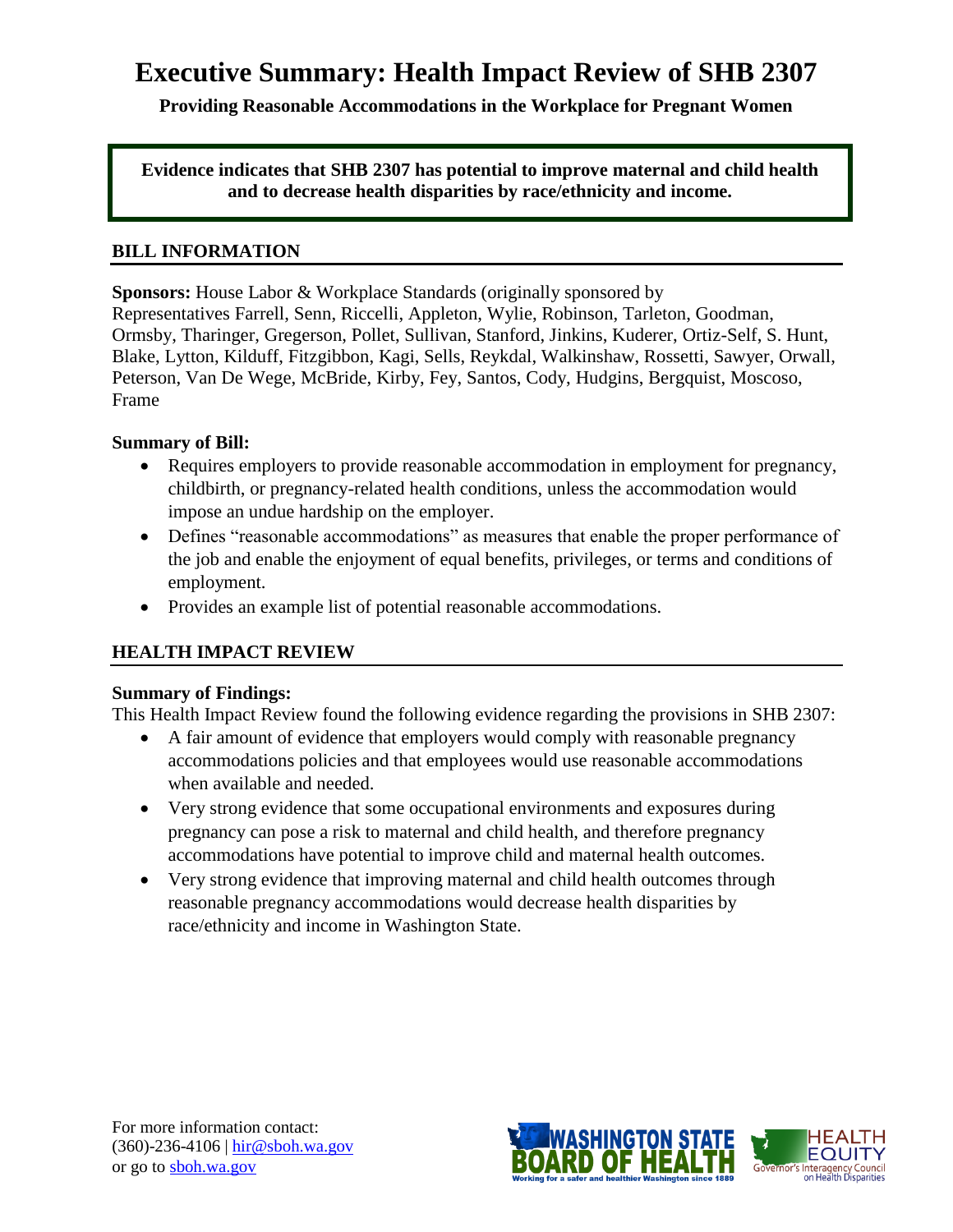# **Health Impact Review of SHB 2307**

**Providing Reasonable Accommodations in the Workplace for Pregnant Women**

## **January 25, 2016**

Author: Sierra Rotakhina Contributor/Reviewer: Christy Hoff Reviewer: Michelle Davis Reviewer: Kelie Kahler

## **Contents**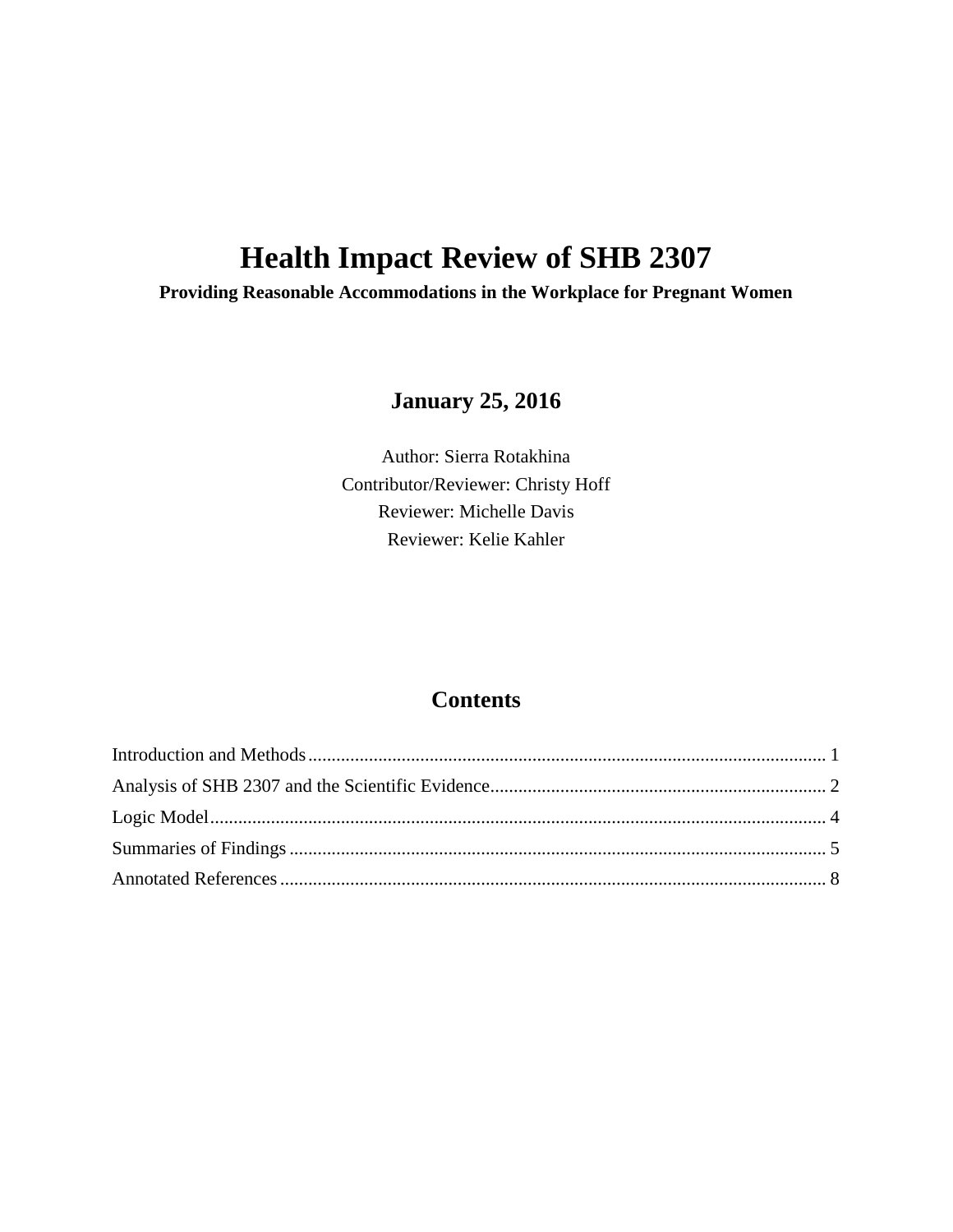## **Introduction and Methods**

<span id="page-2-0"></span>A Health Impact Review is an analysis of how a proposed legislative or budgetary change will likely impact health and health disparities in Washington State [\(RCW 43.20.285\)](http://apps.leg.wa.gov/rcw/default.aspx?cite=43.20.285). For the purpose of this review 'health disparities' have been defined as the differences in disease, death, and other adverse health conditions that exist between populations [\(RCW 43.20.270\)](http://apps.leg.wa.gov/rcw/default.aspx?cite=43.20.270). This document provides summaries of the evidence analyzed by State Board of Health staff during the Health Impact Review of Substitute House Bill 2307 [\(SHB 2307\)](http://lawfilesext.leg.wa.gov/biennium/2015-16/Pdf/Bills/House%20Bills/2307-S.pdf).

Staff analyzed the content of SHB 2307 and created a logic model depicting possible pathways leading from the provisions of the bill to health outcomes. We conducted objective reviews of the literature for each pathway using databases including PubMed and Google Scholar.

The following pages provide a detailed analysis of the bill including the logic model, summaries of evidence, and annotated references. The logic model is presented both in text and through a flowchart (Figure 1). The logic model includes information on the strength of the evidence for each relationship. The strength-of-evidence has been defined using the following criteria:

- Not well researched: the literature review yielded few if any studies or only yielded studies that were poorly designed or executed or had high risk of bias.
- **A fair amount of evidence:** the literature review yielded several studies supporting the association, but a large body of evidence was not established; or the review yielded a large body of evidence but findings were inconsistent with only a slightly larger percent of the studies supporting the association; or the research did not incorporate the most robust study designs or execution or had a higher than average risk of bias.
- **Strong evidence:** the literature review yielded a large body of evidence on the relationship (a vast majority of which supported the association) but the body of evidence did contain some contradictory findings or studies that did not incorporate the most robust study designs or execution or had a higher than average risk of bias; or there were too few studies to reach the rigor of 'very strong evidence'; or some combination of these.
- **Very strong evidence:** the literature review yielded a very large body of robust evidence supporting the association with few if any contradictory findings. The evidence indicates that the scientific community largely accepts the existence of the association.

Staff made modifications to these criteria at the start of the 2015 legislative session beginning January 12, 2015. Therefore strength-of-evidence rankings may not be comparable between reviews completed before and those completed after this date.

This review was subject to time constraints, which influenced the scope of work for this review. The annotated references are only a representation of the evidence and provide examples of current research. In some cases only a few review articles or meta-analyses are referenced. One article may cite or provide analysis of dozens of other articles. Therefore the number of references included in the bibliography does not necessarily reflect the strength-of-evidence. In addition, some articles provide evidence for more than one research question so they are referenced multiple times.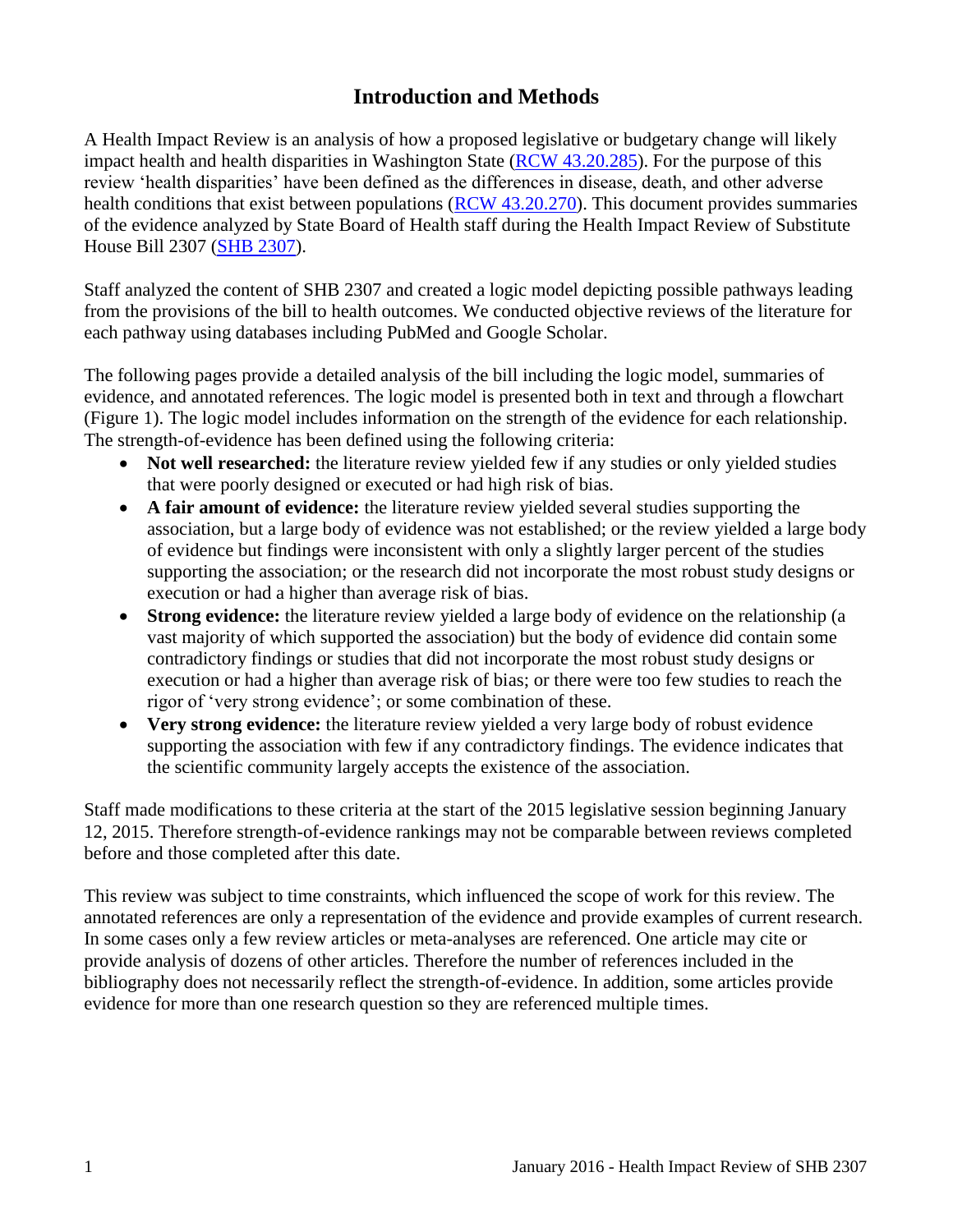## **Analysis of SHB 2307 and the Scientific Evidence**

#### <span id="page-3-0"></span>*Summary of SHB 2307*

- Requires employers to provide reasonable accommodation in employment for pregnancy, childbirth, or pregnancy-related health conditions, unless the accommodation would impose an undue hardship on the employer.
- Defines "reasonable accommodations" as measures that enable the proper performance of the job and enable the enjoyment of equal benefits, privileges, or terms and conditions of employment.
- Provides an example list of potential reasonable accommodations.

### *Health impact of SHB 2307*

Evidence indicates that SHB 2307 has potential to improve maternal and child health and to decrease health disparities by race/ethnicity and income.

## *Pathways to health impacts*

The potential pathways leading from the provisions of SHB 2307 to decreased health disparities are depicted in Figure 1. There is a fair amount of evidence that employers would comply with reasonable pregnancy accommodations policies and that employees would use reasonable accommodations when available and needed. $1-4$  There is very strong evidence that some occupational environments and exposures during pregnancy can pose a risk to maternal and child health, and therefore pregnancy accommodations have potential to improve child and maternal health outcomes. For example, the evidence links occupation exposures to chemicals and other substances, physically demanding work (e.g. heavy lifting and prolonged standing), and occupation stress to adverse maternal and child health outcomes. These outcomes include preeclampsia; lower back and other joint pain; reduced fetal growth rates, head circumference, fetal length, and placental weight; preterm delivery; spontaneous abortion; low birthweight; miscarriage; small for gestational age birth; stillbirth; birth defects; hemorrhage during childbirth; and fetal death.<sup>[5-14](#page-10-0)</sup> There is very strong evidence that improving maternal and child health outcomes through reasonable pregnancy accommodations would decrease health disparities in Washington State.<sup>[6](#page-11-0)[,7](#page-11-1)[,9](#page-12-0)[,12](#page-14-0)[,15-19](#page-15-0)</sup> Evidence indicates that workers with low socioeconomic position and workers of color are more likely to be exposed to (and be vulnerable to) occupational hazards associated with adverse maternal and child health outcomes.<sup>[6,](#page-11-0)[7,](#page-11-1)[9,](#page-12-0)[12,](#page-14-0)[16,](#page-15-1)[17](#page-16-0)</sup> Low-income mothers and mothers of color experience higher rates of adverse maternal and child health outcomes than their counterparts.<sup>[7,](#page-11-1)[15,](#page-15-0)[17-19](#page-16-0)</sup> therefore improving health outcomes for these populations would help decrease health disparities by income and race/ethnicity.

Due to time limitations we only researched the most direct connections between the provisions of the bill and decreased health disparities and did not explore the evidence for all possible pathways. For example, potential pathways that were not researched include:

- Evidence for how reasonable pregnancy accommodations would likely impact maternal job security and income, and how this in turn would likely impact child and maternal health.
- Evidence for how access to time off to recover from childbirth or to receive prenatal care would likely impact child and maternal health.

#### *Magnitude of impact*

It is unclear from available data exactly how many women, children, and families would be impacted by this bill as the effect would depend on the number of women who would request and be granted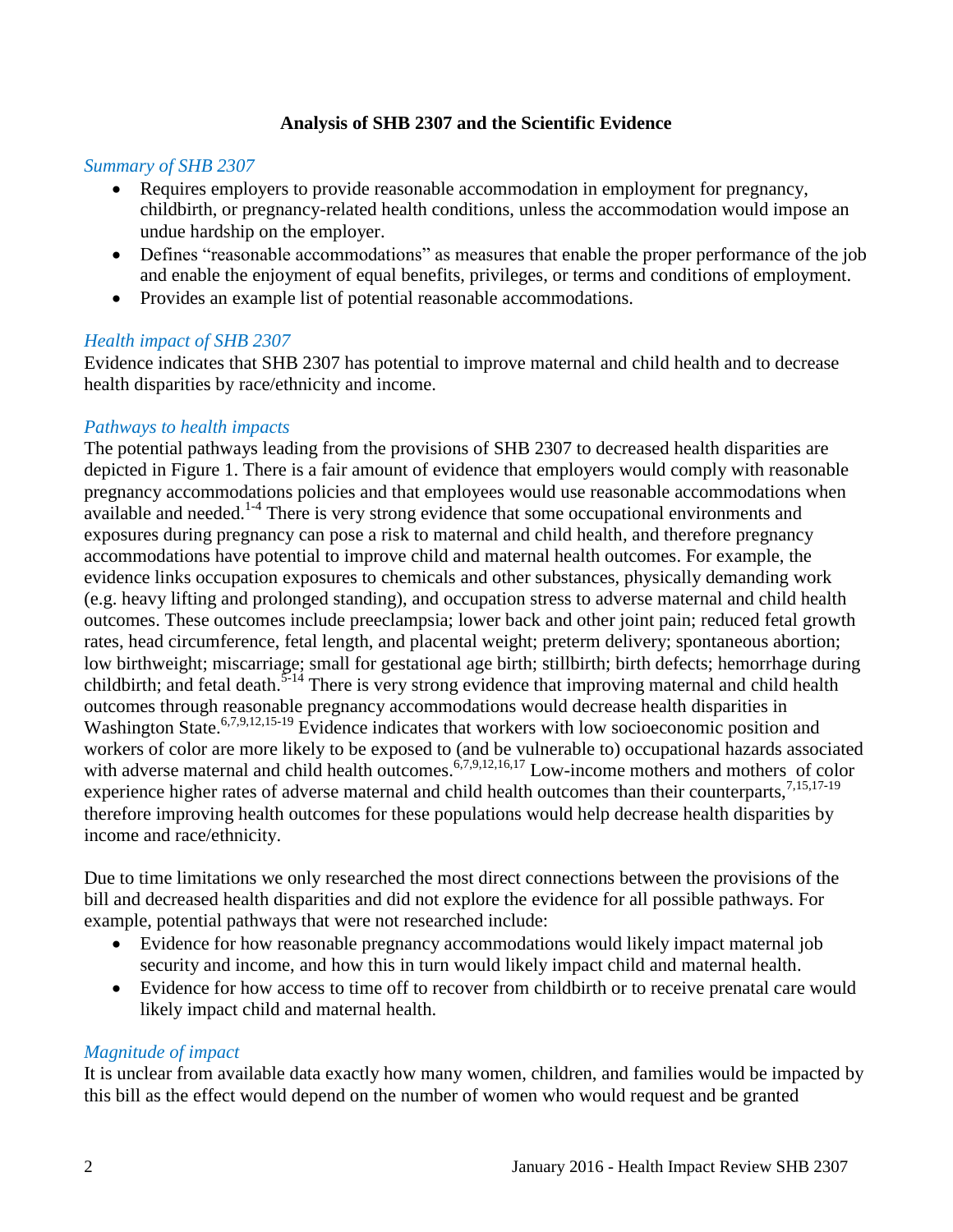reasonable accommodation who would not have been provided with reasonable accommodations in the absence of the policy. However, the positive health impacts for pregnant women (and their infants) who would become newly eligible for reasonable accommodations under SHB 2307 are significant and include reduced risk of low birthweight, preterm birth, and fetal and infant death; as well as reduced risk of severe maternal health outcomes such as preeclampsia and hemorrhage during delivery.<sup>[5-14](#page-10-0)</sup> SHB 2307 would not apply to nonprofit religious or sectarian organizations or employers who employ fewer than eight employees, therefore workers employed by these organizations/businesses would likely not benefit directly from the bill.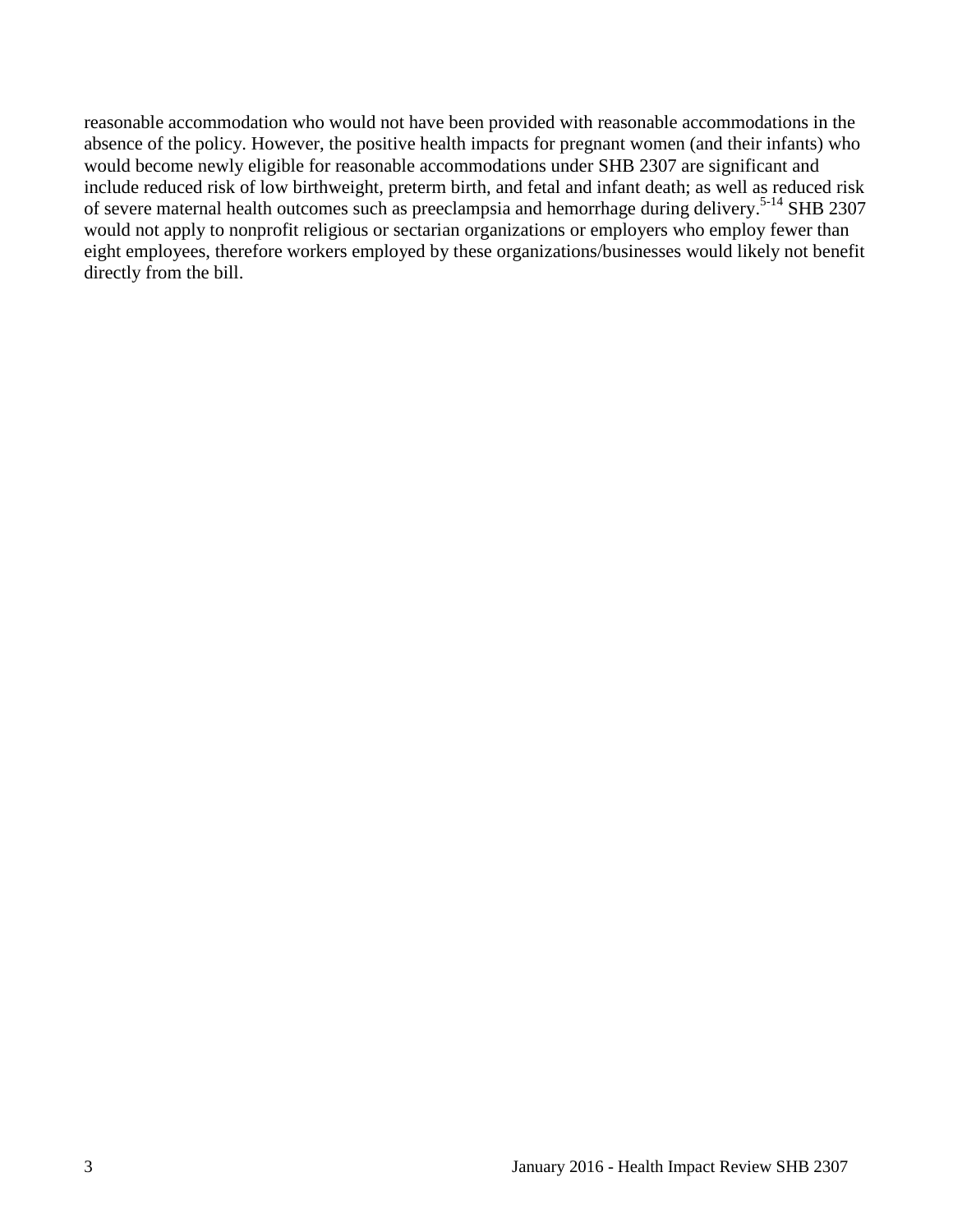## **Logic Model**

<span id="page-5-0"></span>



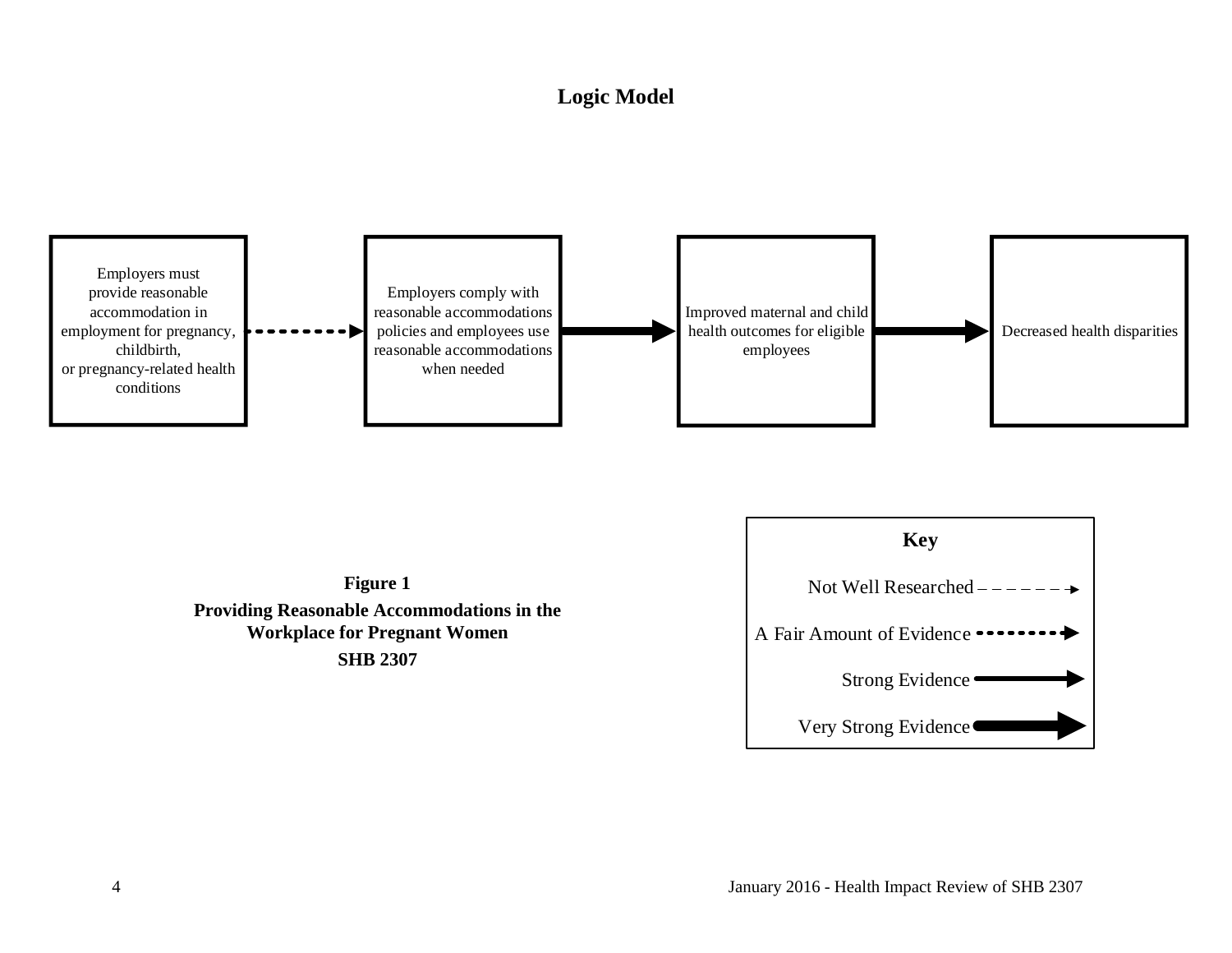## **Summaries of Findings**

#### <span id="page-6-0"></span>**Will employers comply with reasonable pregnancy accommodations policies and will employees use reasonable accommodations when needed?**

There is a fair amount of evidence that employers will comply with reasonable pregnancy accommodations policies and that employees will use reasonable accommodations when available and needed.<sup>[1-4](#page-9-1)</sup> While we did not find any evidence specifically on pregnancy accommodations, the literature on accommodations required by the federal Americans with Disabilities Act (ADA) are likely generalizable in regards to compliance. This evidence does not indicate that all employers comply with these policies, but it does show that the number of employees with access to needed accommodations increases following implementation of these policies.

#### **Will access to and use of reasonable pregnancy accommodations lead to improved child and maternal health for eligible employees?**

There is very strong evidence that some occupational environments and exposures during pregnancy can pose a risk to maternal and child health, and therefore pregnancy accommodations have potential to improve child and maternal health outcomes. For example, the evidence links occupation exposures to chemicals and other substances, physically demanding work (e.g. heavy lifting and prolonged standing), and occupation stress to adverse maternal and child health outcomes. These outcomes include preeclampsia; lower back and other joint pain; reduced fetal growth rates, head circumference, fetal length, and placental weight; preterm delivery; spontaneous abortion; low birthweight; miscarriage; small for gestational age birth; stillbirth; birth defects; hemorrhage during childbirth; and fetal death.<sup>[5-14](#page-10-0)</sup> While the strength of the evidence for the relationship between any one exposure and a given child or maternal health outcome varies substantially, when considering the body of evidence in aggregate it is clear that there are occupational risks that are specific to pregnant women and that accommodations to reduce these exposures could improve child and maternal health outcomes.

Due to time limitations and the large variation in potential pregnancy accommodations that could be allowed under SHB 2307, we were not able to review the potential impacts of every possible accommodation. However, we analyzed the literature for the likely impacts of several possible accommodations: accommodations to reduce occupational exposure to toxic substances, accommodations to reduce risk from physical strain, and accommodations to reduce occupational stress.

#### *Accommodations to reduce occupational exposure to toxic substances*

Evidence clearly shows that occupational exposure to toxic substances such as pesticides, solvents, and heavy metals are associated with adverse fetal outcomes such as reduced fetal growth rates, head circumference, fetal length, and placental weight; low birthweight; small for gestational age birth; preterm delivery; spontaneous abortions, birth defects, miscarriage, preeclampsia, hemorrhage during childbirth, stillbirth, and neonatal death.<sup>[6](#page-11-0)[,8](#page-12-1)[,11](#page-13-0)</sup> Providing accommodations for pregnant women to reduce their exposure to these harmful substances has potential to protect the mother and developing fetus from these adverse outcomes.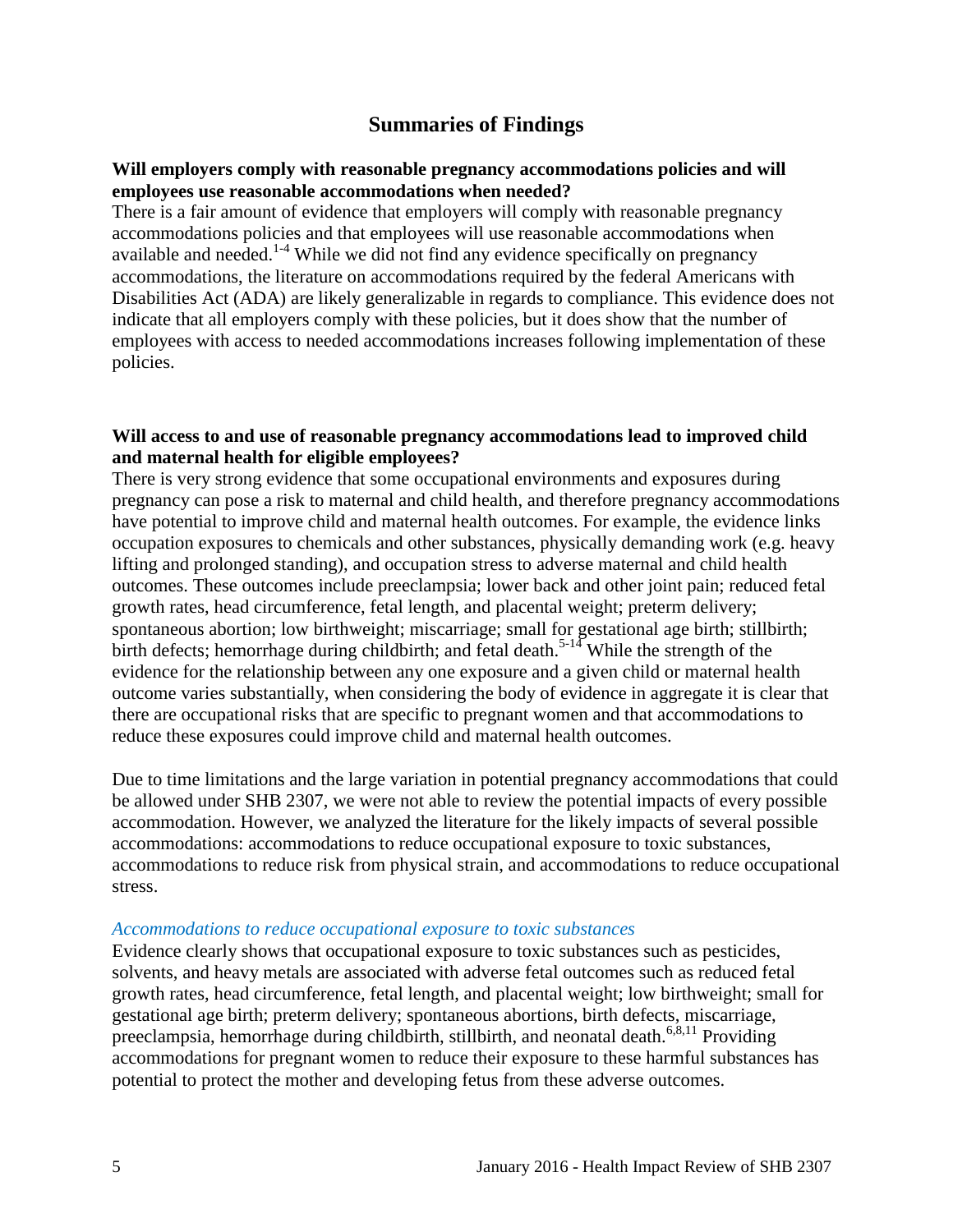#### *Accommodations to reduce risk from physical strain*

The relationships between occupational physical strain (such as heavy lifting, prolonged standing, shift-work, and physical workload) and adverse maternal and child health outcomes have been extensively studied. Recent meta-analyses and review articles suggest that there are associations between shift work (such as working nights), long work weeks, prolonged standing, physical workload, and increased risk of miscarriage.<sup>[5](#page-10-0)</sup>

The findings on the association between occupational lifting and adverse birth outcomes are not conclusive because the results have been conflicting and many studies have explored lifting burdens close to that encountered in daily living, which may not be reflective of heavy, repetitive occupational lifting. However some studies have found associations between heavy occupational lifting/high physical workload and low birthweight, preterm delivery, miscarriage, and small for gestational age births. $5,7,10$  $5,7,10$  $5,7,10$ 

The National Institute for Occupational Safety and Health (NIOSH) took the available literature into account to develop recommended weight limits for pregnant workers with uncomplicated pregnancies. These recommendations take the following factors found in the literature into account: pregnancy is associated with increased joint laxity, potential spinal instability, changes in balance and center of mass, increased abdominal mass, and a change in the location of the external load in front of the body (i.e. pregnancy requires the lifter to hold the load out in front of them to avoid their abdomen rather than holding the load close to the body thereby increasing spinal loading); postural adaptations associated with pregnancy may increase muscle fatigue and increase the risk of slips and falls; and joint laxity may lead to pregnancy-related pelvic girdle, knee, and lower back pain. Using this evidence the authors recommend that the weight limits for pregnant women with uncomplicated pregnancies reflect those for the general working population with the following adaptations: "no lifting/lowering from the floor with hands below mid-shin or lifting/lowering with the hands overhead." It is important to note that these recommendations are specific to uncomplicated pregnancies and would likely not be protective enough for complicated or high risk pregnancies.<sup>[13](#page-14-1)</sup>

The evidence on the relationship between prolonged occupation standing and adverse maternal and child health outcomes is also conflicting, though a recent meta-analysis suggests that standing for more than four hours per day is associated with at least a slightly increased risk of preterm birth and low birthweight. While the evidence of the impacts of prolonged standing on child health outcomes are less conclusive, at least some studies have found it to be associated with spontaneous abortions, increased risk of preterm birth, and reduced birthweight. Evidence also shows that prolonged occupational standing is associated with lower back pain, poor cardiovascular health outcomes (such as high blood pressure, varicose veins, and swelling in the legs and feet), and fatigue and discomfort in the general working population. It is worth noting that these are symptoms that are frequently exacerbated as a result of pregnancy.<sup>[12](#page-14-0)</sup>

#### *Accommodations to reduce occupational stress*

Evidence suggests that occupational stress (such as low control over work and break schedules and pace of work) are associated with preeclampsia, as well as adverse birth outcomes such as low birthweight, small for gestational age birth, very low birthweight, very preterm birth, and extremely preterm birth.<sup>[7,](#page-11-1)[9](#page-12-0)[,14](#page-15-2)</sup> The evidence for the relationship between occupational stress and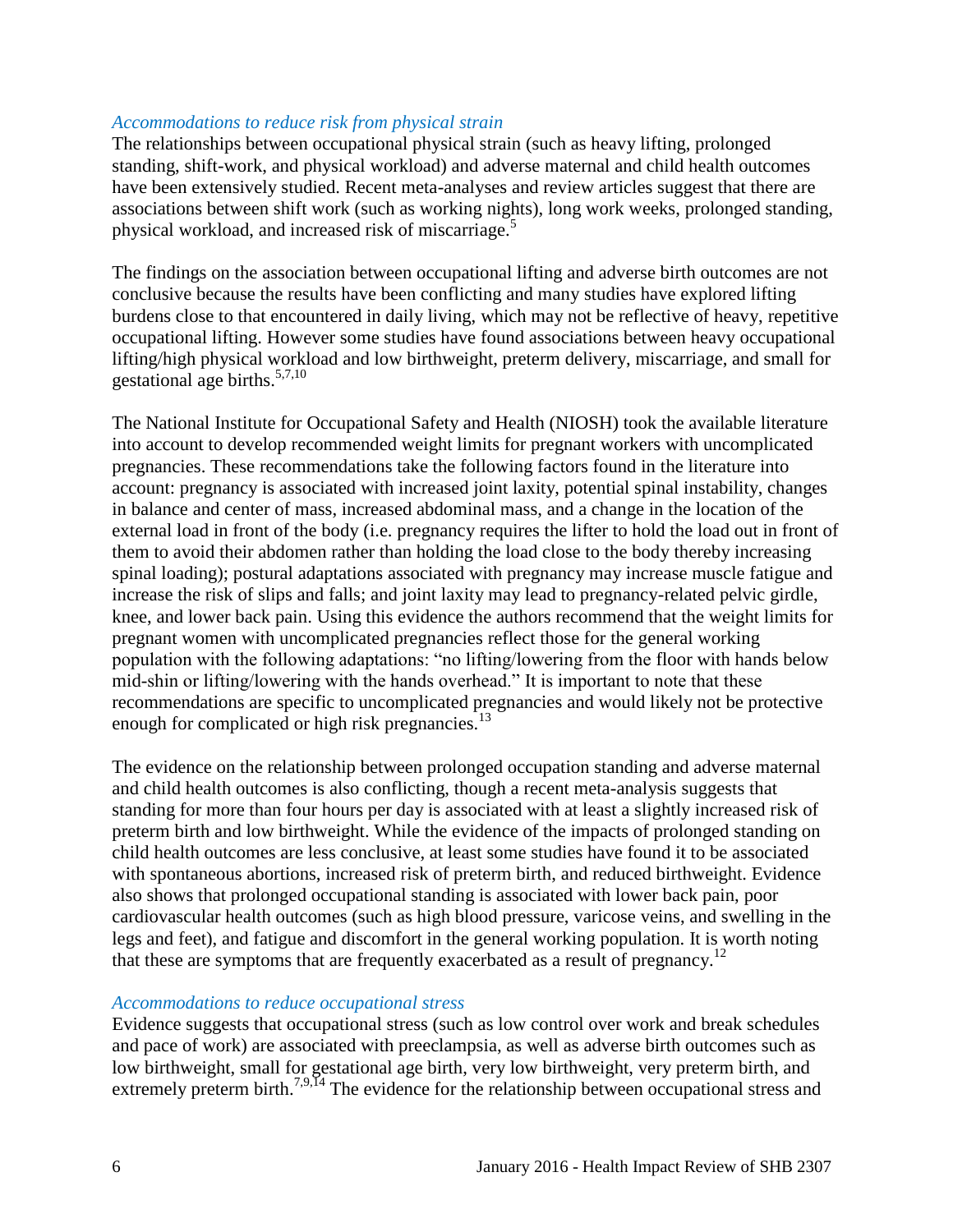adverse birth outcomes is less consistent than that supporting the link with preeclampsia, as some studies have found an association while others have found no association.<sup>[7,](#page-11-1)[9](#page-12-0)</sup> Providing accommodations for pregnant women, such as increased flexibility over bathroom breaks or more flexible work schedules, could potentially help decreased the risks associated with job strain and low levels of job control.

## **Will improved health outcomes for employees eligible for reasonable pregnancy accommodations under SHB 2307 lead to decreased health disparities?**

There is very strong evidence that improving maternal and child health outcomes through reasonable pregnancy accommodations would decrease health disparities in Washington State.<sup>[6](#page-11-0)[,7](#page-11-1)[,9](#page-12-0)[,12](#page-14-0)[,15-19](#page-15-0)</sup> Evidence indicates that workers with low socioeconomic position, workers of color, and immigrant workers are more likely to be exposed to job insecurity and job hazards and to work in jobs with elevated occupational hazards such as janitorial services and agricultural jobs.[6](#page-11-0)[,7](#page-11-1)[,12](#page-14-0)[,16](#page-15-1)[,17](#page-16-0) In addition, these groups may be more vulnerable to harmful occupational exposures than their counterparts, indicating that not only is their risk of exposure higher, but when exposed to occupational hazards, low-income workers, workers of color, and immigrant workers are also more likely to experience adverse health outcomes as a result.<sup>[9,](#page-12-0)[16,](#page-15-1)[17](#page-16-0)</sup> For example, one study found that while White participants did not experience elevated risk of preterm birth as a result of exposure to high job strain, Black participants did.<sup>[9](#page-12-0)</sup> Another study found an increased odds of preterm birth related to certain types of maternal work, and that the risk was more pronounced for Hispanic women. [17](#page-16-0) Low-income mothers and mothers of color experience higher rates of adverse maternal and child health outcomes than their counterparts, $7,15,17-19$  $7,15,17-19$  $7,15,17-19$  therefore improving health outcomes for these populations would help decrease health disparities by income and race/ethnicity.

#### **Other considerations**

We also explored the potential impacts of the bill on businesses as economic health can affect human health. We ultimately did not include this pathway in the logic model on page four of this review because the available evidence suggests that the risks of negative impacts on business from workplace accommodations are minimal and in some cases the impacts may be positive. Several studies have attempted to measure the financial costs of providing workplace accommodations for employees with or without disabilities and have consistently concluded that these accommodations are low cost, no cost, or cost neutral with only a small percentage of accommodations having costs of \$5,000 or more. Evidence also suggests that providing accommodations is associated with benefits to the employer such as retaining qualified employees, increased productivity, eliminating the cost of training a new employee, improved employee attendance, improved interactions with coworkers, and improved company morale. A recent study by Schur et al. included rough estimates that there are net benefits or no net costs in about 69% of accommodations.[20](#page-17-0) In addition, SHB 2307 allows employers to refuse to make reasonable accommodations if they can demonstrate that doing so would impose an undue hardship, thereby providing further protections for employers.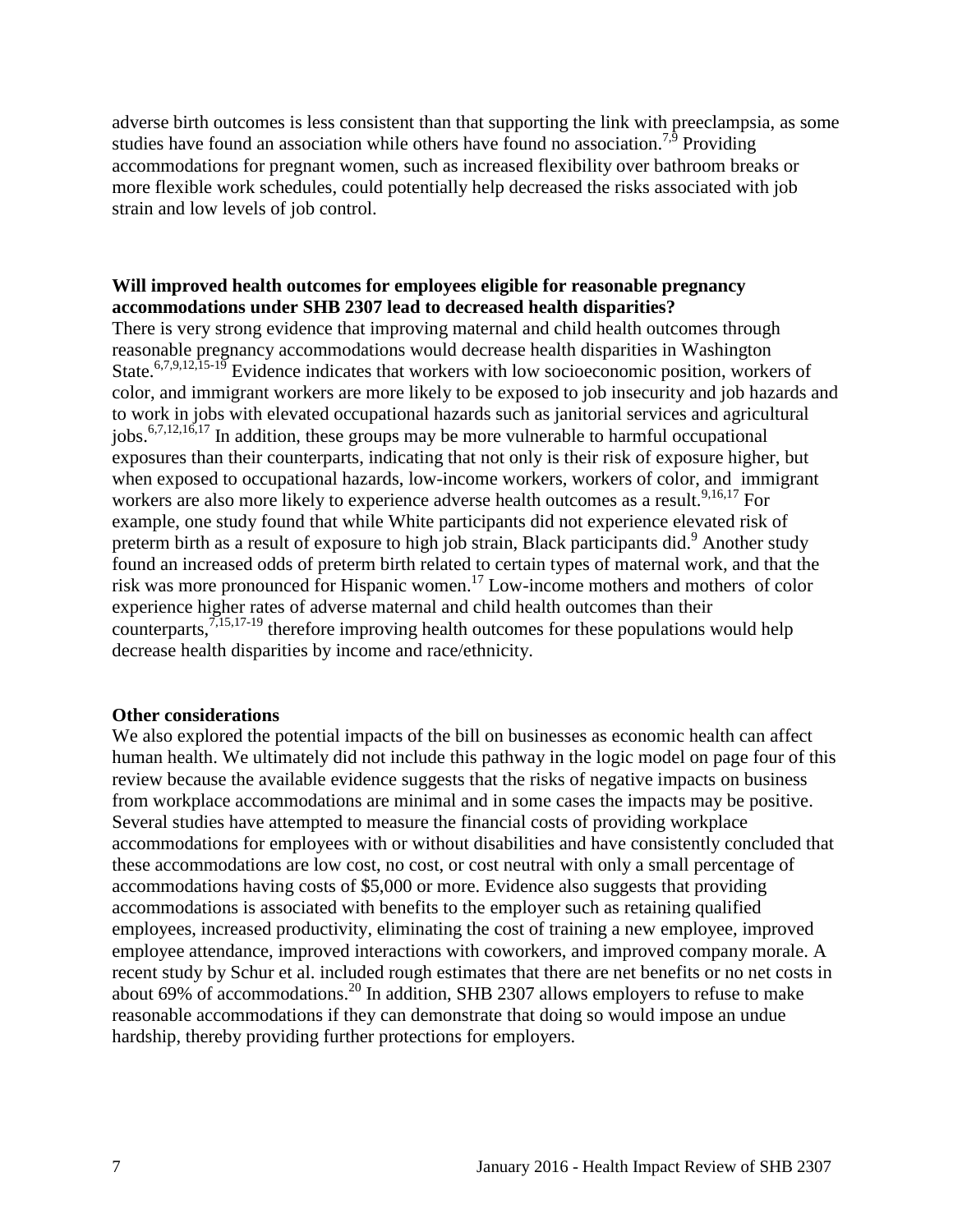## **Annotated References**

### <span id="page-9-1"></span><span id="page-9-0"></span>**1. Bruyère SM, Erickson WA, Vanlooy S. Comparative study of workplace policy and practices contributing to disability nondiscrimination.** *Rehabilitation Psychology.*  **2004;49(1):28-38.**

Bruyère et al. conducted interviews with stratified (by organization size) random samples of members of business organization groups—the Society of Human Resource Management in the United States (n=813, 73% response rate) and the Chartered Institute of Personnel and Development in the United Kingdom (n=802, response rate 60%). Ninety-three percent of all respondents noted that their company had made at least one of the types of accommodations asked about during the interview. When only the responses for those who reported receiving an accommodations request are considered, the authors indicate that 90% of U.S. and U.K. respondents reported making the requested accommodation. These findings do not provide the employee perspective.

**2. Burkhauser R, Nicholas L, Schmeiser M. The importance of state antidiscrimination laws on employer accommodation and the movement of their employees onto Social Security Disability Insurance.** *IDEAS Working Paper Series from RePEc.* **2011.** Burkhauser et al. analyzed data from the Health and Retirement Study to determine the effects of anti-discrimination laws on workplace accommodation. The data set included data from three cohorts: men and women born between 1931 and 1941 ("baseline cohort"), those born between 1942 and 1947; and those born between 1948 and 1953. These cohorts were first interviewed in 1992, 1998, and 2004 respectively. The authors looked at the data for three distinct worker groups: those who experienced the onset of disability after 1992 when the Americans with Disabilities Act (ADA) went into effect; those who experienced the onset of disability prior to 1992, but who lived in a state with some type of state anti-discrimination law (either reasonable accommodation or other anti-discrimination policies) in place; and those who experienced the onset of a disability prior to 1992 and who lived in a state without a state anti-discrimination policy in place. This is important because a federal ADA law would likely have a smaller effect in states with a state-level anti-discrimination policy already in place. The authors found that 26.0% of workers were accommodated prior to 1992, and that this has increased significantly to 29.9%. After controlling for the presence of a state anti-discrimination law, if the disability was a result of a work-related injury, demographic characteristics, human capital effects, health conditions, employment conditions, and time trends the authors found that the ADA resulted in an estimated significant six percentage point increase in the probability that an employee would receive an accommodation.

## **3. Charles K. The extent and effect of employer compliance with the accommodations mandates of the Americans with Disabilities Act.** *Journal of Disability Policy Studies.*  **2004;15(2):86-96.**

Charles analyzed data from the Health and Retirement Study, 1931-1941 birth cohort (wave one survey 1992, wave two survey 1994, wave three survey 1998). The author only included data from respondents who were between 20 and 62 years of age at the onset of their disability  $(n=1,604)$ . The data show that 28% of workers reported receiving accommodations before passage of the ADA, and 33% reported receiving accommodations after passage of the policy. After controlling for demographic variables, the author found that there was a significant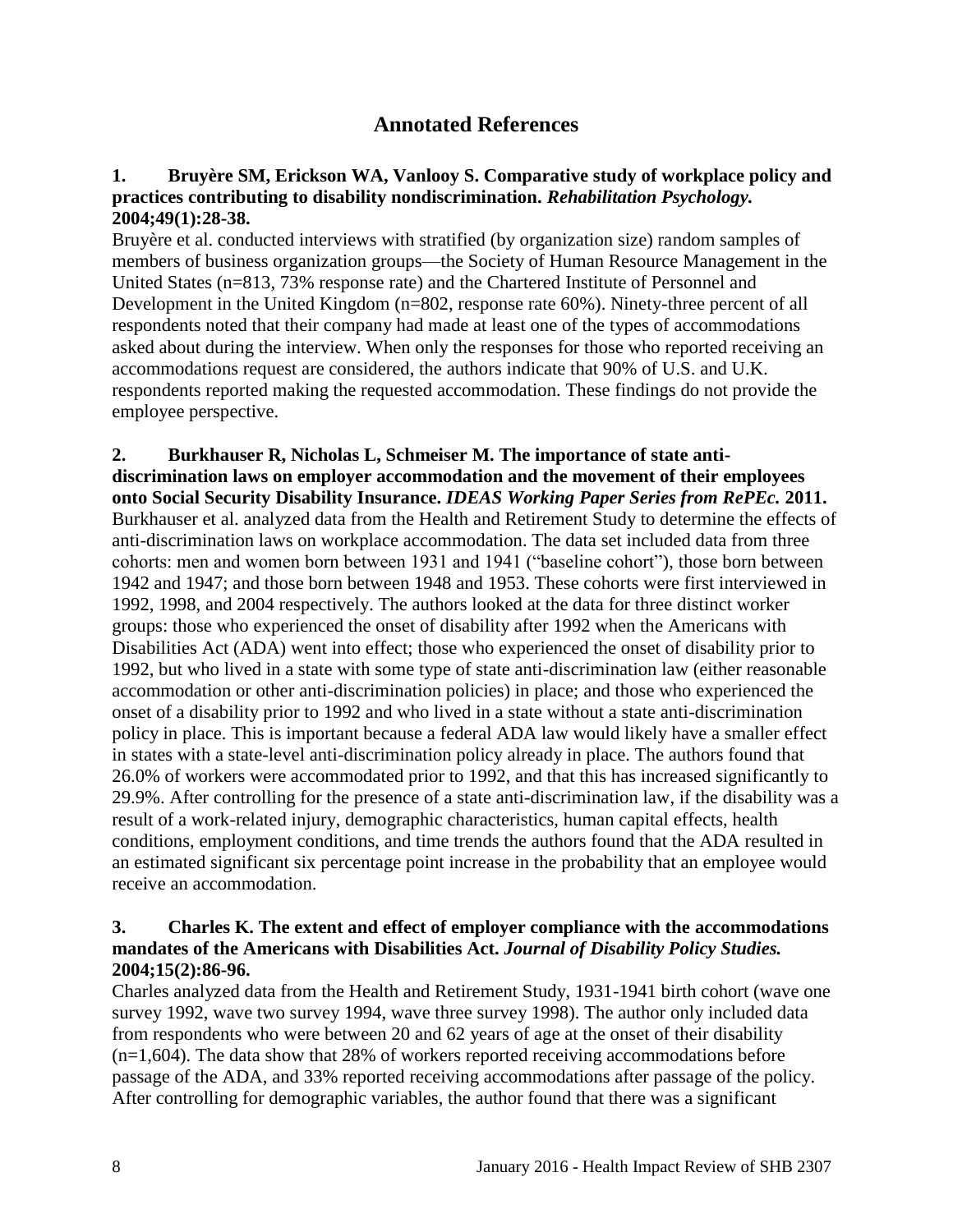increase (by about five percentage points) in accommodations after implementation of the ADA. The author also used these data to estimate impacts of receiving an accommodation on wages, and speculated that the data provide modest evidence that the cost of accommodations may have resulted in lower wages for these workers. These data also suggest that accommodations were effective in lowering job separation rates (e.g. increasing job attachment).

## **4. Hoffman S. Settling the matter: Does Title I of the ADA work?** *Alabama Law Review.* **2008;59:305-1725.**

Hoffman summarized and analyzed the effects of the ADA, including studies which have analyzed the implementation of the employer accommodation provisions. The author summarized four studies and reports which have found that the majority of respondents (employers) report providing accommodations, and/or that the majority of accommodation requests are fulfilled. For example, a report of ADA compliance by Minnesota State agencies in 2005 indicated that of the 368 accommodations requested between July 2004 and June 2005, only 7.61% were denied.

## <span id="page-10-0"></span>**5. Bonde J, Jørgensen K, Bonzini M, Palmer K. Miscarriage and occupational activity: A systematic review and meta- analysis regarding shift work, working hours, lifting, standing, and physical workload.** *Scandinavian Journal of Work, Environment & Health.*  **2013;39(4):325-334.**

Bonde et al. conducted a systematic review of the literature published between 1966 and June of 2012 on the relationship between shift work, standing, occupational lifting, physical workload, and miscarriage. Thirty studies met their inclusion criteria. Thirteen studies analyzed the relationship between shift work and miscarriage, eleven of which found an association between shift work an increased risk of miscarriage. The odds ratios (OR) of the five highest quality studies were pooled, and working fixed night shifts compared to day shifts was associated with 1.51 times higher odds (95% CI 1.27-1.78) of miscarriage. Ten studies evaluated the risk of long work weeks (40-52 hours per week versus <40-44 hours) on miscarriage. The pooled OR was 1.36 (95% CI 1.25-1.49), but the authors note that the results varied widely and when only the three highest quality studies were pooled the risk estimate remained above one but the level of precision decreased. Eighteen studies evaluated the risk of occupational lifting. The authors found that studies used a wide range of definitions of heavy lifting (less than 5kg to over 20kg)—resulting in relative risks ranging from less than 0.5 to over 3.5. Bonde et al. defined heavy lifting as lifting at least 100kg (~220 pounds) per day. Using this definition they calculated a pooled OR of 1.32 (95% CI 0.93-1.87). However when they only used the five highest quality studies this number approached one. The authors identified six studies that considered the risk of standing at least 6-8 hours per day at work compared to standing less than this many hours. The pooled OR for these six studies was 1.16 (95% CI 1.01-1.32). The two highest quality studies had relative risks of 1.03 and 1.6. The five studies analyzing the impacts of physical workload on risk of miscarriage defined workload differently and therefore could not be pooled. The median relative risk across all studies was 1.12. The authors highlight the potential limitations of the available literature and conclude that a moderately increased risk of miscarriage was found among fixed night workers, in relation to long working hours (though the risk estimates were lower when only the highest quality study designs were considered), prolonged standing at work (though earlier studies found a moderately increased risk while more recent studies found a risk below 1). The authors note that the findings on the connections between occupation lifting and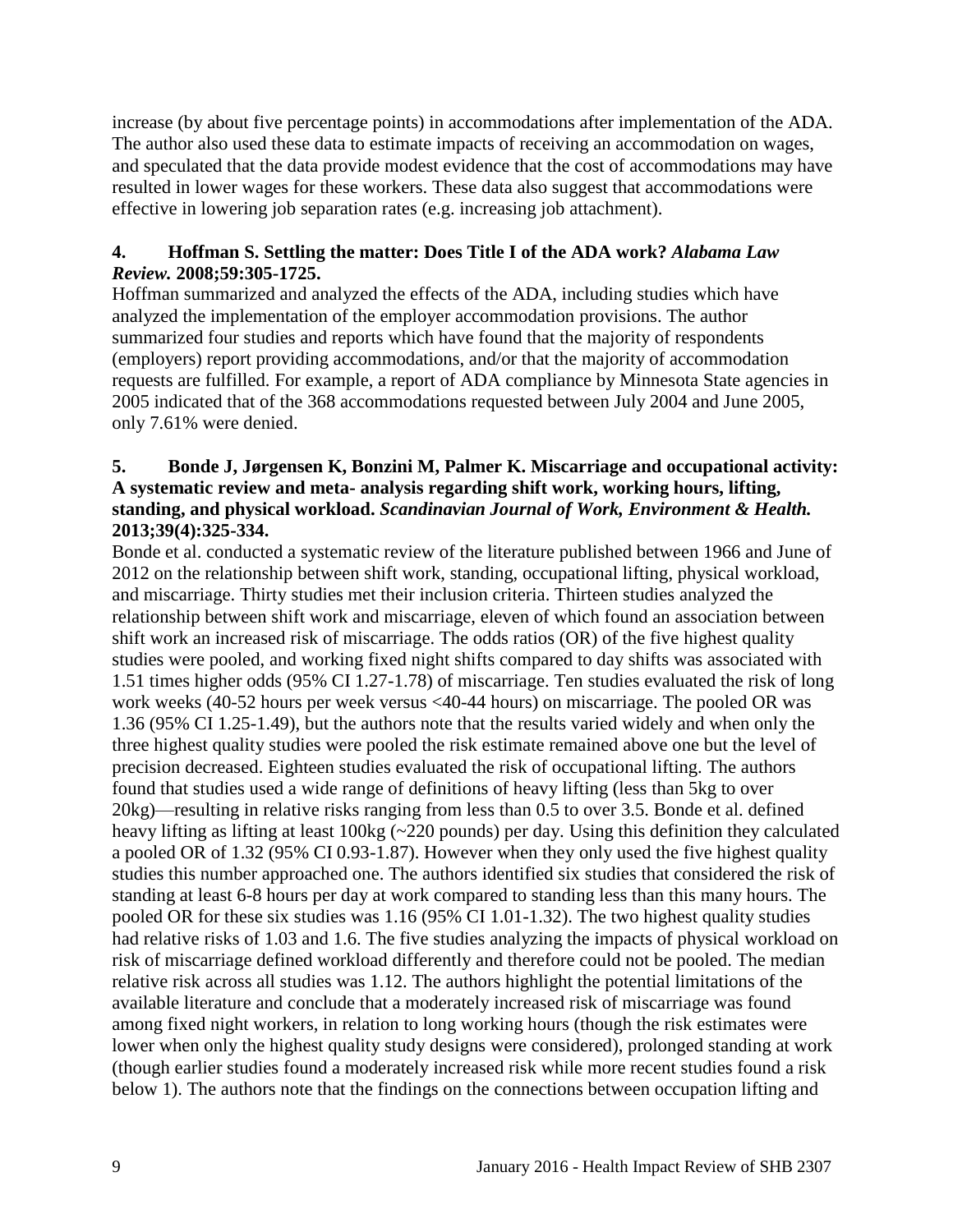miscarriage were inconsistent, potentially as a result of studies using different definitions of heavy lifting. They conclude that while the highest quality studies did not identify an increase in risk associated with occupational lifting, the lifting burden used was a modest exposure (close to the lifting exposure encountered in daily living), indicating that the studies are not informative regarding the risk from heavy lifting.

<span id="page-11-0"></span>**6. Engel LS, Meara ES, Schwartz SM. Maternal occupation in agriculture and risk of limb defects in Washington State, 1980— 1993.** *Scandinavian Journal of Work, Environment & Health.* **2000;26(3):193-198.**Engel et al. analyzed Washington State birth certificate data from 1980 through 1993 in order to determine the relationship between maternal exposure to agricultural chemicals and limb defects among their offspring. They used an occupation in agriculture (coded on the birth certificate) as a proxy for exposure to agricultural chemicals and included a sample of 4,466 births to women employed in agricultural occupations. The authors included two control groups: 1) randomly sampled births to employed women where neither the mother or father worked in agricultural occupations (n=23,512 births), 2) all births to women employed outside of the agriculture industry where the father worked in agriculture (n=5,994 births). The authors found that there was a much higher percentage of Hispanic mothers in the exposed group than in either of the comparison groups. The data showed that maternal employment in agriculture was associated with an elevated risk of limb defects in their offspring, with a significant crude prevalence ratio of 2.5 (95% CI 1.1-5.4) compared to the control group with neither parent working in agriculture and a prevalence ratio of 3.0 (95% CI 0.9-9.6) compared to the control group where only the father worked in agriculture. These trends remained even after controlling for potential confounding factors such as maternal age, alcohol and tobacco use, prenatal care, and ethnicity.

<span id="page-11-1"></span>**7. Gisselmann MD, Hemstrom O. The contribution of maternal working conditions to socio- economic inequalities in birth outcome.** *Social Science & Medicine.* **2008;66(6):1297.** Gisselmann and Hemstrom (not included in Larsen's review of the literature summarized in this Health Impact Review) cite evidence for disparities in birth outcomes, indicating that infants born to women from a higher social class, educational status, or income have better birth outcomes than their counterparts. They also cite evidence that working conditions contribute to the inequalities in health outcomes for men and women as well as disparities in birth outcomes. They summarize studies which indicate that manual labor is associated with greater job hazards and physical demands and lower job control than non-manual labor. The authors' study aims were to investigate the connection between working conditions and birth outcomes and the extent to which working conditions might contribute to disparities in birth outcomes. They linked data from the 1980 Swedish census and the Medical Birth Registry and used data from all singleton births in 1980 born to working women above age 19 ( $n=279,757$  women with 359,610 births) to evaluate risks for the following birth outcomes: fetal death; perinatal death; neonatal death; low and very low birthweight; small for gestational age birth; preterm, very preterm, and extremely preterm birth. Their analysis found that job control tended to be highest in non-manual classes and lowest in manual manufacturing classes, and low job control was significantly associated with low birthweight, very low birthweight, small for gestational age birth, very preterm birth, and extremely preterm births (though not with neonatal death) after adjusting for maternal age and number of previous births. They found a dose-response relationship with the risk decreasing with increasing job control. The data also indicate that higher job hazards were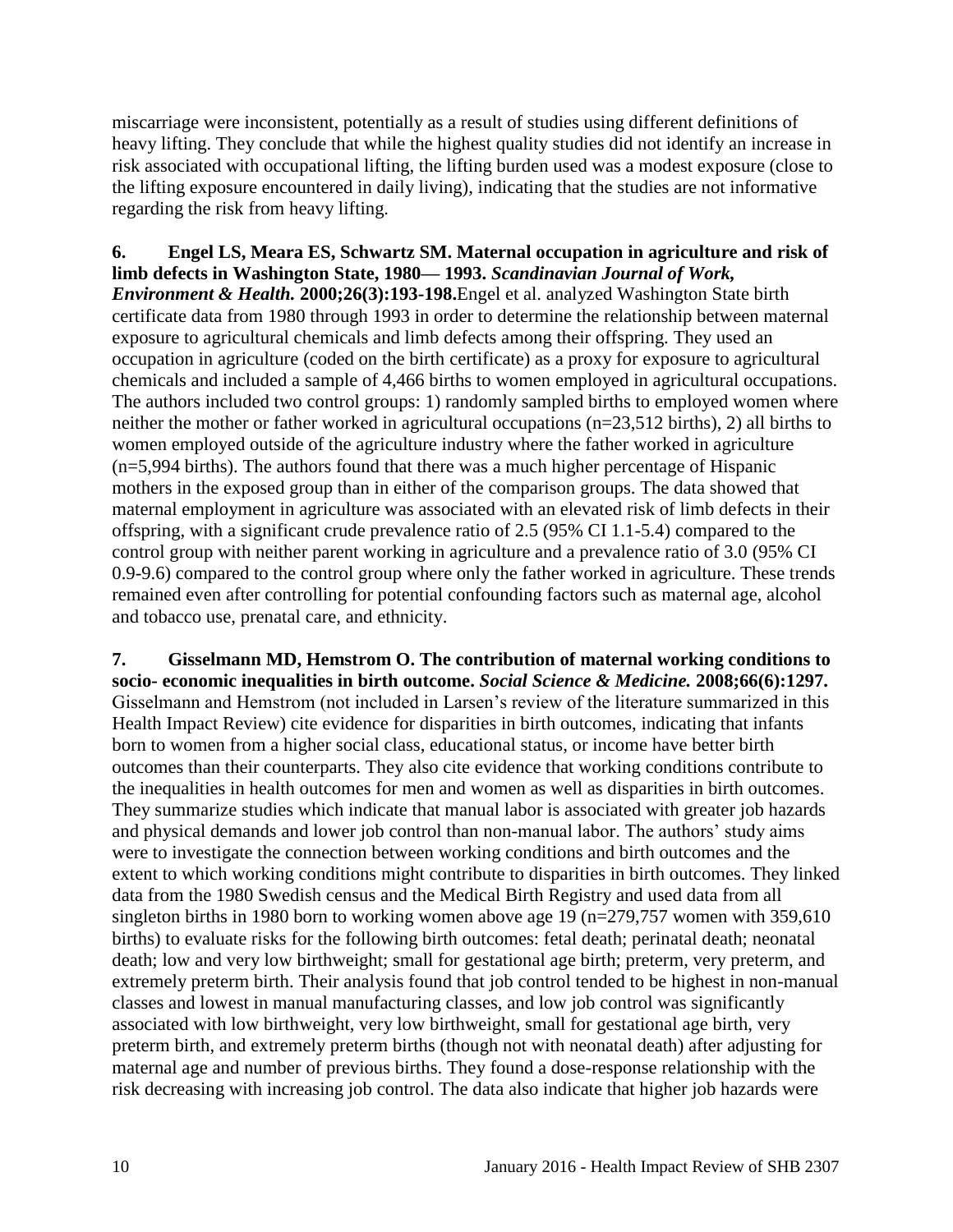associated with higher risk for all birth outcomes but the mortality outcomes. Higher physical demand was associated with greater risk of all of the adverse birth outcomes except fetal death (death before or during delivery) and perinatal death (fetal death or death within seven days of delivery). The authors also found that manual and lower non-manual classes had increased risk for all of the studied negative birth outcomes, most of which were significant. They indicate that for some of the birth outcomes these trends were explained by low job control, job hazards, and physical demand.

## <span id="page-12-1"></span>**8. Kumar S. Occupational, environmental and lifestyle factors associated with spontaneous abortion.** *Reproductive Sciences.* **2011;18(10):915-930.**

Kumar conducted a review of the literature on the relationship between maternal and paternal occupational exposures and adverse birth outcomes. Kumar cites evidence that maternal occupational exposure to agricultural chemicals is associated with increased risk of spontaneous abortions, preterm delivery, small for gestational age birth, and birth defects. Exposure to solvents (such as those used in industrial processes and the dry cleaning industry) are associated with miscarriage, preeclampsia, and spontaneous abortion. Kumar also cites studies which have found that prenatal exposure to heavy metals (such as lead, cadmium, and mercury) are associated with spontaneous abortion, preterm delivery, stillbirth, preeclampsia, and hemorrhage during childbirth. Evidence also suggests that occupational exposure to ionizing radiation (such as that among some hospital workers) may be associated with stillbirth and neonatal death.

## <span id="page-12-0"></span>**9. Larsen AD. The effect of maternal exposure to psychosocial job strain on pregnancy outcomes and child development.** *Danish Medical Journal.* **2015;62(2).**

Larsen summarizes the literature and the mechanisms linking maternal stress during pregnancy to adverse impacts on the fetus before presenting her own research results. The author identified studies which specifically analyzed the connection between job-related stress ("job strain") during pregnancy and birth outcomes. Job strain integrates considerations of job demands and job control—where a job with high demand and low control (e.g. not having control over work or break schedules or work pace) is considered "high strain." The author notes that the literature has found an association between psychosocial stress unrelated to work and preterm birth, but that the studies specific to work strain are less conclusive. Larsen identified eleven studies analyzing this connection. Four of these were cohort studies, none of which found a significant association between job strain and preterm birth, though one study did find that a higher effortreward imbalance was associated with lower gestational age at birth. Five of the eleven studies were case-control studies, one of which found an association between job strain and preterm birth, one which found an association among the Black participants but not the White participants, and one found no significant association. The remaining two case-control studies looked at the risk associated with mentally demanding jobs (not job strain), and self-perceived work stress and found no significant association. The two cross-sectional studies found an association between job stress and preterm birth. The author also identified ten studies on the relationship between job strain during pregnancy and the newborn being small for gestational age (SGA) or at a low birthweight. Four studies (three prospective studies and one case-control study) found an association between job stress and risk of SGA or low birthweight. The remaining six studies (three prospective studies, one case-control study, and two cross-sectional studies) found no significant association. Larsen analyzed data from the Danish National Birth Cohort. Information was first gathered for this cohort (n=100,418 pregnancies) from 1996 to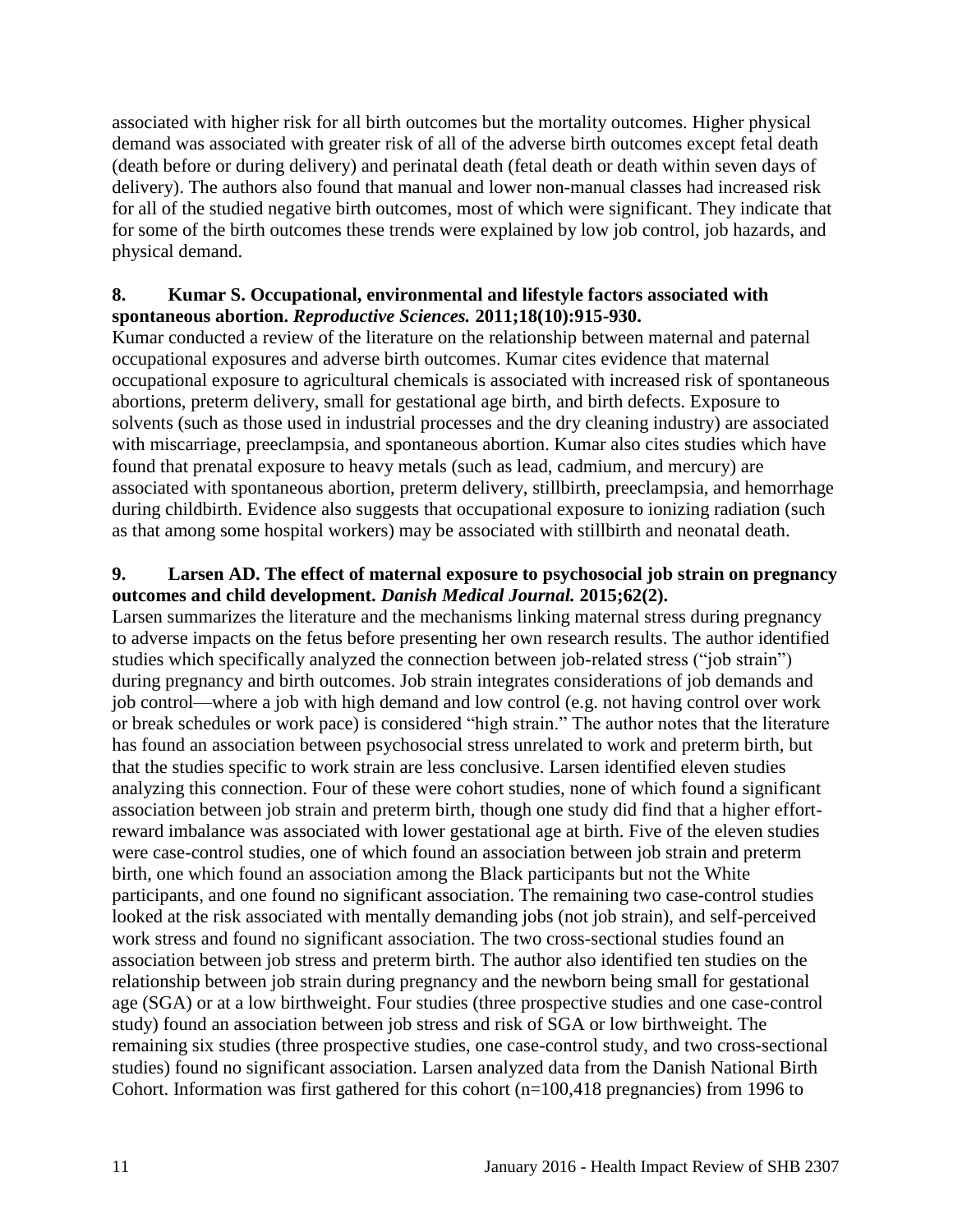2002. Women were invited to participate in the study by the general practitioner. About 50% of the general practitioners agreed to invite women into the study, and of invited women about 60% agreed to participate. The dataset includes data from five phone interviews conducted with the mother (one at 12-14 weeks gestation, one at 30-32 weeks gestation, one six months after birth, and one 18 months after birth, and one seven years after birth); two blood samples drawn during pregnancy, and one cord blood sample. Just under 67,000 mothers were still participating at the 18 month interview, and just under 54,000 were still participation at the seven year interview. The authors also used data from the Danish Civil Registration System. The authors found no association between high job strain and preterm birth or SGA after controlling for potential confounding factors.

#### <span id="page-13-1"></span>**10. Runge SB, Pedersen JK, Svendsen SW, Juhl M, Bonde JP, Nybo Andersen A-M. Occupational lifting of heavy loads and preterm birth: A study within the Danish National Birth Cohort.** *Occupational and Environmental Medicine.* **2013;70(11):782.**

Runge et al. summarized previous research on the relationship between occupational lifting and preterm birth. They cite one meta-anslysis (Mozurkewith et al, 2000) of 21 studies which looked at physically demanding work including lifting and found an OR of 1.22 (95% CI 1.16 to 1.29). The authors also cite a review by Bonzini et al (2007) which found that 11 of the 12 reported relative risk estimates were below 1.35 (95% CI 0.81 to 1.49), and that none of the results showed a statistically significant relationship. These studies usually defined heavy lifting as more than 11-12 kg, but the frequencies of lifting varied substantially. They cite additional studies which indicate the relationship between lifting and preterm birth is conflicting. Runge et al. also conducted their own research analyzing the relationship between occupational lifting of heavy loads and extremely preterm birth (before 28 weeks), very preterm birth (28-32 weeks), and moderately preterm birth (33-37 weeks) using data from the Danish National Birth Cohort data from 1996 to 2002 (n=62,803; 60% participation rate representing 35% of all pregnancies in the Nation during that period). Data were collected through telephone interviews with women, where they self-reported their occupational lifting. Over 26% of respondents reported lifting heavy loads at work. The authors controlled for potential confounding factors and found that as daily lifting increased the odds of preterm birth increased. They found an OR of 1.50 (95% CI 1.03-2.19) associated with lifting over 1000kg/day (~2,204 pounds/day). When looking at extremely and very preterm births the association with heavy lifting was ever stronger. Lifting loads of greater than 20kg (~44 pounds), more than 10 times per day was also associated with increased odds of preterm birth (OR 2.03 [95% CI 1.14 to 3.62]).

#### <span id="page-13-0"></span>**11. Snijder CA, Roeleveld N, te Velde E, et al. Occupational exposure to chemicals and fetal growth: The Generation R Study.** *Human Reproduction.* **2012;27(3):910-920.**

Snijder et al. cite evidence that exposure to chemicals (such as lead and other heavy metals, phthalates, and pesticides) during fetal development can lead to adverse infant health outcomes such as low birthweight, small for gestational age birth, and preterm delivery. The authors analyzed data from a prospective cohort study in the Netherlands in order to determine if occupational exposure to various chemicals impacts intrauterine growth and placental weight. A total of 9,778 women (response rate 61%) participated in the study. Data were collected throughout the participants' pregnancies through physical examinations, questionnaires, interviews, and biological samples. Seventy-seven percent of participants filled out the occupational information in the questionnaire. After excluding women that did not fit their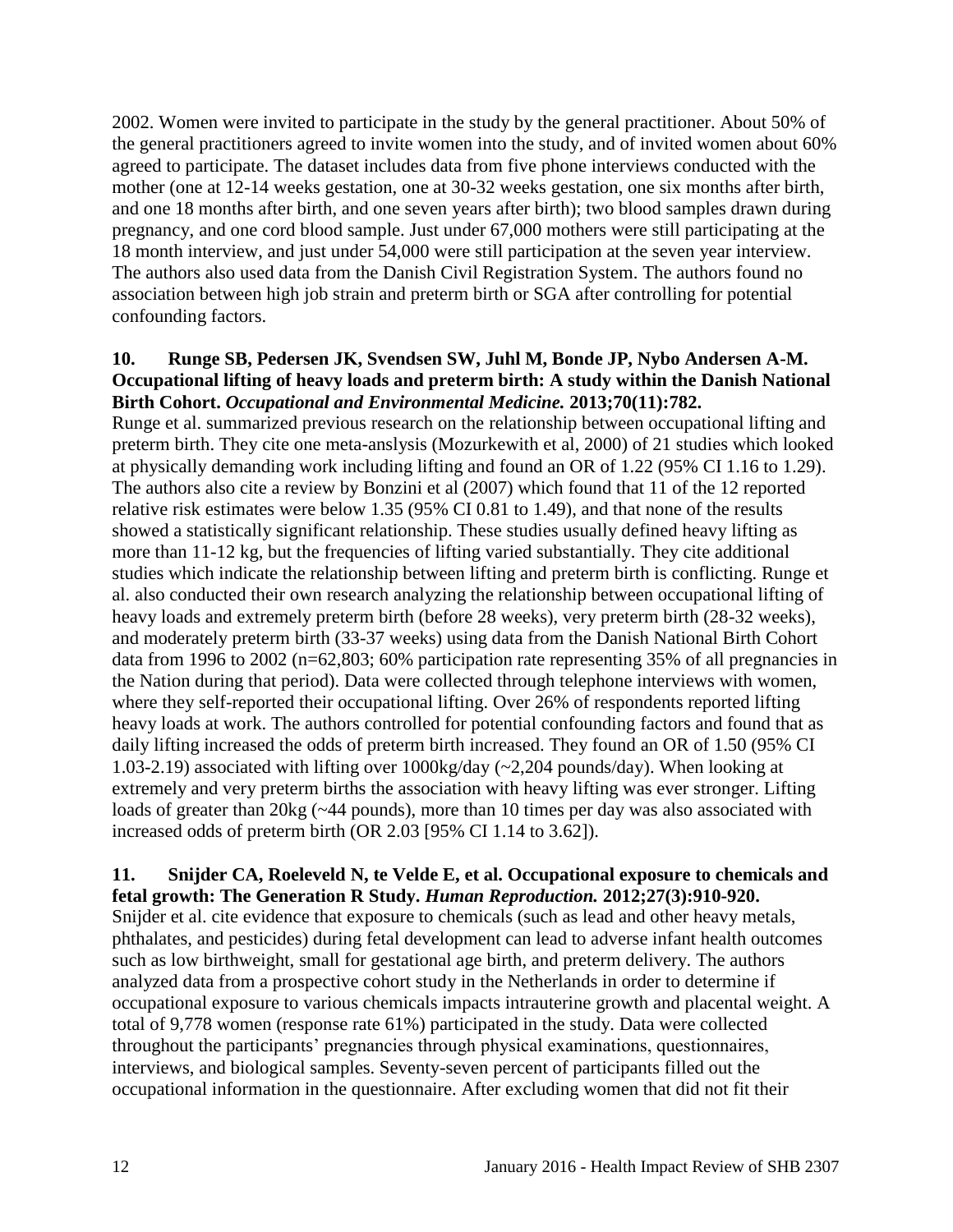inclusion criteria, the authors ended up with a final sample of 4,680 women. After controlling for potential confounding factors, they found that maternal occupational exposure to several chemicals including polycyclic aromatic hydrocarbons, phthalates, alkylphenolic compounds, and pesticides adversely impacted fetal growth rates, head circumference, fetal length, and placental weight.

## <span id="page-14-0"></span>**12. Waters TR, Dick RB. Evidence of health risks associated with prolonged standing at work and intervention effectiveness.** *Rehabilitation Nursing.* **2015;40(3):148-165.**

Waters and Dick conducted a review of the literature published since 1990 on the health consequences of prolonged occupational standing—with a section specifically on the impacts for pregnant women. The authors cite evidence that low-income workers in Canada were more likely than their counterparts to stand at work. They summarize evidence that prolonged occupational standing is associated with lower back pain, poor cardiovascular health outcomes (such as high blood pressure, varicose veins, and swelling in the legs and feet), and fatigue and discomfort. It is worth noting that these symptoms of prolonged standing were found among the general working population and were not specific to pregnant women. However, these are symptoms that are frequently exacerbated as a result of pregnancy. Waters and Dick also summarized the evidence on the adverse impacts of prolonged standing on pregnancy outcomes. They identified eleven studies (two of which were meta-analyses) on the impacts of standing on birth outcomes. The findings of the nine primary research articles include an association between prolonged standing and: spontaneous abortions (two studies found an association), increased risk of preterm birth (three studies found an association and two found no significant association); reduced birth weight (two studies found an association and three found no significant association). The authors also summarized the findings of the two meta-analyses. A 2000 meta-analysis by Mozurkewich et al. identified 29 studies conducted with a total of 160,988 women which found that prolonged standing was associated with an increased risk of preterm birth (RR 1.26 [95% CI 1.13-1.40]). A 2013 meta-analysis by Palmer et al. found a slightly increased risk of preterm birth and low birth weight associated with standing more than four hours per day.

### <span id="page-14-1"></span>**13. Waters TR, MacDonald LA, Hudock SD, Goddard DE. Provisional recommended weight limits for manual lifting during pregnancy.** *Human Factors: The Journal of Human Factors and Ergonomics Society.* **2014;56(1):203-214.**

The National Institute for Occupational Safety and Health (NIOSH) adapted the Revised Lifting Equation to develop recommended weight limits for pregnant workers with uncomplicated pregnancies. Note that these guidelines would not apply to complicated or high risk pregnancies. The authors reviewed the available evidence on pregnancy and lifting as well as the anatomic changes in pregnancy that effect lifting. They indicate that pregnancy is associated with increased joint laxity, potential spinal instability, changes in balance and center of mass, increased abdominal mass, and the location of the external load in front of the body (i.e. pregnancy requires the lifter to hold the load out in front of them to avoid her abdomen rather than holding the load close to the body thereby increasing spinal loading). Waters et al. also highlight evidence indicating that postural adaptations associated with pregnancy may increase muscle fatigue and increase the risk of slips and falls. They also site evidence that joint laxity may lead to pregnancy-related pelvic girdle, knee, and lower back pain. Using this evidence the authors recommend that the weight limits for pregnant women with uncomplicated pregnancies reflect those for the general working population with the following adaptations: "no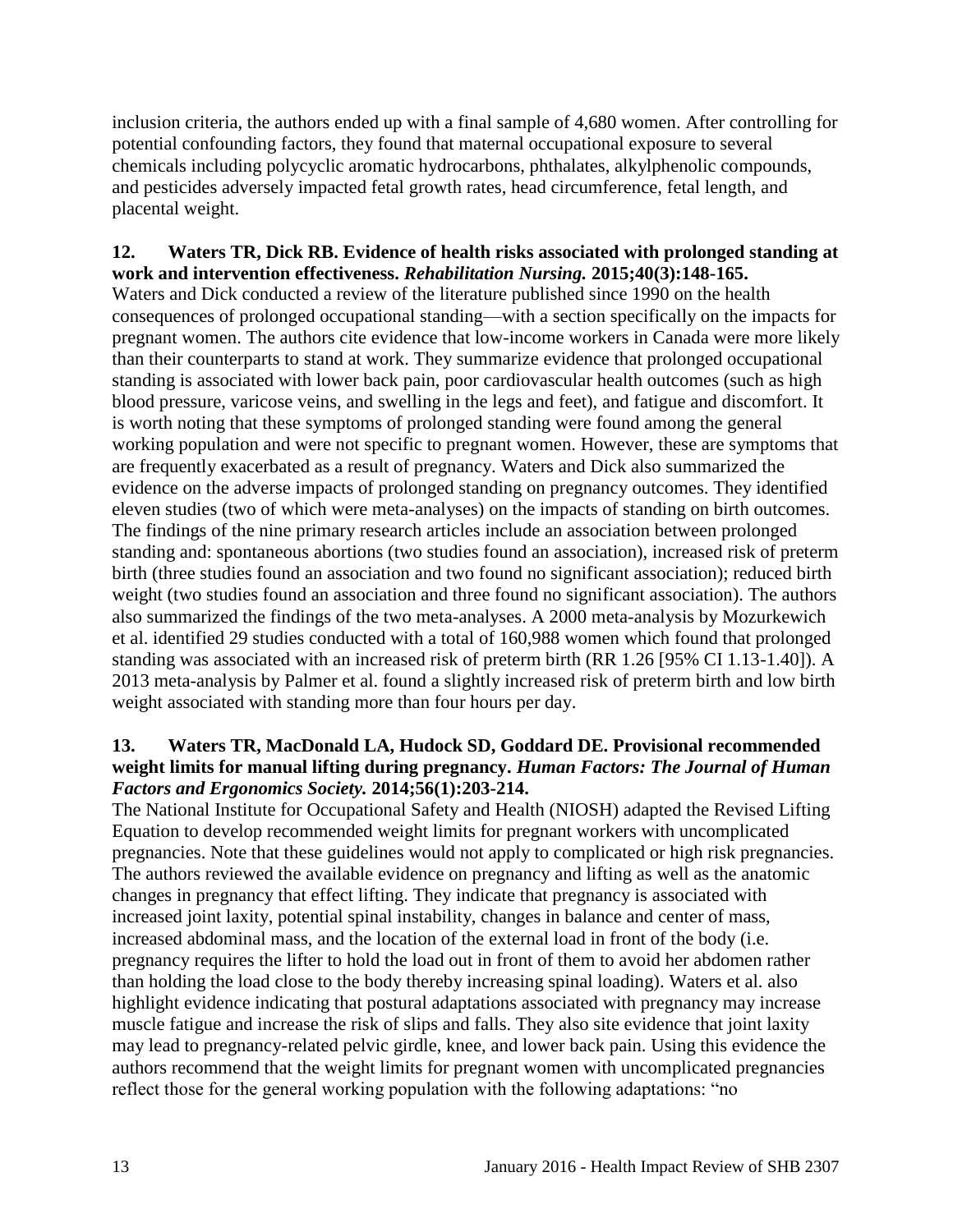lifting/lowering from the floor with hands below mid-shin or lifting/lowering with the hands overhead"

## <span id="page-15-2"></span>**14. Zhang S, Ding Z, Liu H, et al. Association between mental stress and gestational hypertension/ preeclampsia: A meta- analysis.** *Obstetrical & Gynecological Survey.*  **2013;68(12):825.**

Zhang et al. conducted a meta-analysis using 13 studies examining the relationship between mental stress and preeclampsia in pregnant women (which is associated with maternal and child morbidity and mortality). They also conducted a meta-analysis using the four studies (one cohort study and three case-control studies) which looked at work stress specifically (such as stress from quantity and type of work and job control) and found that work stress was associated with 1.5 times higher odds of preeclampsia (95% CI 1.08-3.25).

## <span id="page-15-0"></span>**15. Governor's Intergancy Council on Health Disparities.** *June 2015 Update: State Action Plan to Eliminate Health Disparities.* **2015.**

This report provides a recent summary of the data on disparities in birth outcomes in Washington State. This summary indicates that 2011 data reports show that infant mortality rates were higher for American Indian/Alaska Native (AI/AN) and Black mothers than for their Asian or White counterparts. Pacific Islander and Hispanic mothers also had higher infant mortality rates than their Asian counterparts. The overall infant mortality rate has been declining in Washington state over the past decade, however the rate among AI/ANs has actually been increasing. These disparities tend to exist even after controlling for potential confounding factors such as income, education, and socioeconomic status. The report emphasizes that "it's important to note that due to a lack of finer disaggregation, these data likely mask important disparities that may exist for racial/ethnic subgroups, among U.S. born versus foreign born and/or by acculturation status, and by language spoken."

## <span id="page-15-1"></span>**16. Landsbergis PA, Grzywacz JG, Lamontagne AD. Work organization, job insecurity, and occupational health disparities. Vol 572014:495-515.**

Landsbergis et al., at the request of NIOSH, synthesized the available literature on the role that work organization plays in creating and exacerbating occupational health disparities. They explored two primary mechanisms for differential impact on unique subpopulations—differential exposure and differential vulnerability (some groups of workers may be more vulnerable to the effects of exposure to an occupation health or safety issue). The authors identified 103 articles published between 1990 and 2010 which met their inclusion criteria. The authors summarize the evidence indicating that job insecurity is consistently associated with adverse mental health outcomes and that some evidence also suggests that job insecurity is associated with adverse physical health outcomes. In regards to differential exposure, the literature consistently shows that low socioeconomic position (SEP) is associated with greater job insecurity and greater exposure to occupational hazards such as low-control and exposure to organizational injustice. Evidence also indicates that workers of color are more likely than their white counterparts to experience job insecurity, concerns about possible job loss, actual involuntary job loss, and workplace discrimination. Data also indicate that immigrant day laborers are exposed to more occupational hazards then their counterparts and that workers of color and immigrants disproportionally work in dangerous sectors like agriculture and construction. Immigrant workers also have more difficulty accessing occupational health and safety rights and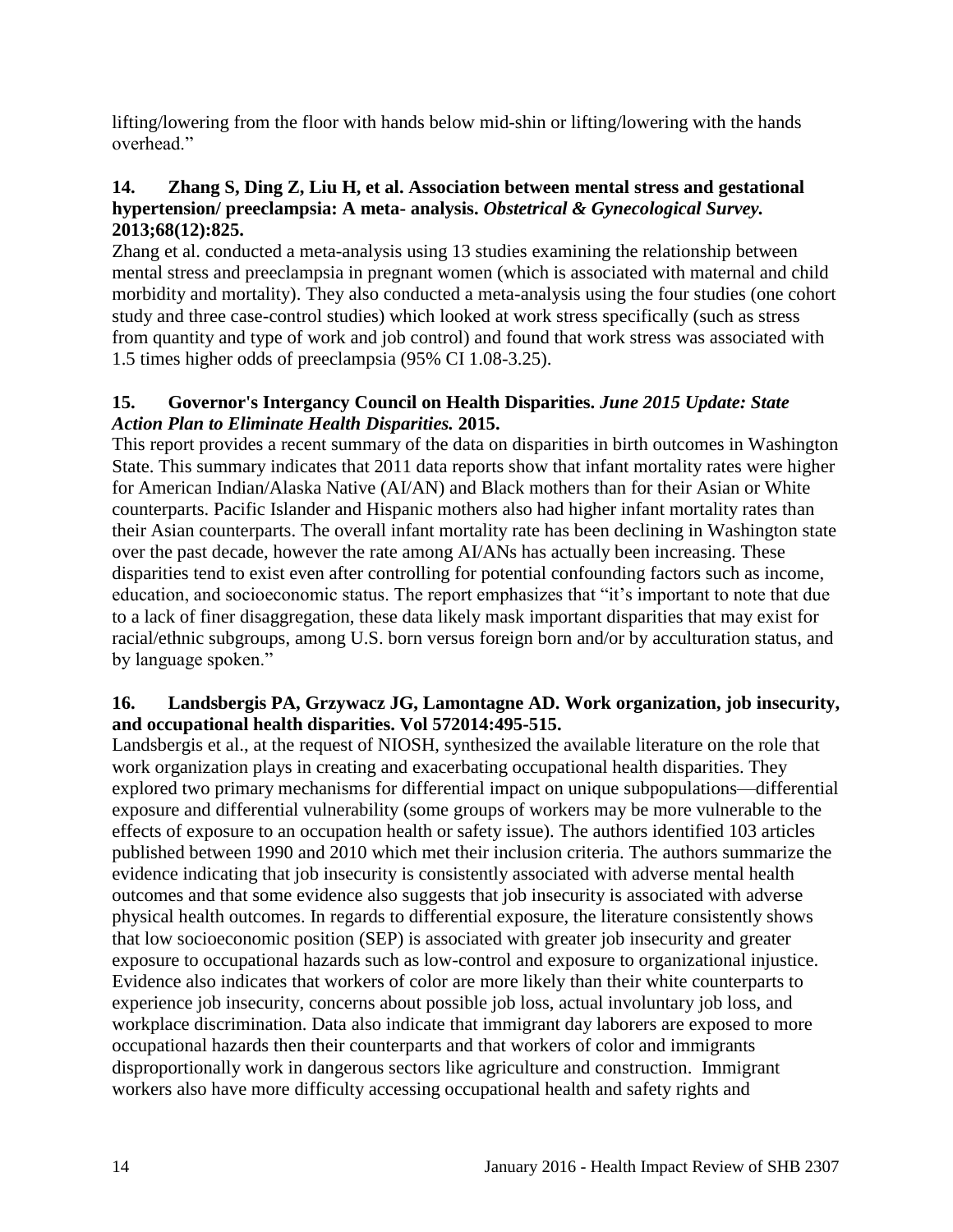entitlements. In regards to differential vulnerability, some evidence suggests that workers in manual jobs and workers of color are more negatively impacted by job insecurity (e.g. perceived threats of unemployment) than their counterparts. For example, one study found that Latino workers were not only at higher risk for severe occupational injuries, but that they were also less likely to have insurance, and had greater difficulty than White workers resolving workers' compensation claims.

## <span id="page-16-0"></span>**17. Von Ehrenstein OS, Wilhelm M, Wang A, Ritz B. Preterm birth and prenatal maternal occupation: The role of Hispanic ethnicity and nativity in a population- based sample in Los Angeles, California.** *American Journal of Public Health.* **2014;104 Suppl 1:S65.**

Von Ehrenstein et al. cite evidence that Hispanic women are at greater risk of preterm birth than non-Hispanic White women. They also cite previous studies which have suggested that working as a building cleaner, mechanic, food manufacturer, electrical equipment worker, or janitor were associated with increased risk for preterm birth. Von Ehrenstein et al. conducted a case-control study using data from the University of California, Los Angeles, Environment and Pregnancy Outcome study. Their data set included 58,316 births is Los Angeles County, California in 2003. From this cohort they selected all low birthweight and preterm births and an equal number of randomly selected controls. They conducted interviews in English or Spanish with 2,543 of the 6,374 women originally selected from the cohort  $(\sim 40\%)$  three to six months postpartum. The participants answered questions about their occupation and an Industrial Hygienist used this data to rate their likelihood of exposure to strenuous physical labor (lifting, prolonged standing, etc.), psychologically demanding work, shift work, toxic substances, diseases, and indoor air pollutants. The authors used office and administrative support occupations as the reference group. They found higher odds of preterm birth related to likely physically demanding work and likely shift work (with pronounced effects among US-born but not among foreign-born Hispanic women), but no association with the other likely exposures. They included potential confounding factors in their model and found that increased odds of preterm birth among health care practitioners and technical occupations, with greater effects among Hispanic women. They also found increased odds of preterm birth among foreign-born Hispanic building and grounds cleaning and maintenance workers. The authors conclude that these findings indicate that increased odds of preterm birth are related to certain types of maternal work, and that the risk is more pronounced for Hispanic women (with effect modifications for nativity), suggesting that prenatal occupational exposures likely contribute to ethnic disparities in premature birth rates.

## **18. Washington State Department of Health.** *Health of Washington State Report: Singleton Low Birth Weight.* **2008.**

Washington State birth certificate data from 2003-2005 indicate that the rate of low birthweight singleton births was significantly higher for AI/AN, Asian/Pacific Islander, Black, and Hispanic infants than for White infants. The rate for Black infants was over twice the rate for White infants. These birth certificate data also indicate that babies born to low-income households (using Medicaid as a proxy for income) had significantly higher singleton low birthweight rates than babies born into higher income households.

## **19. Wasserman C, Taylor P.** *Health of Washington State Report: Infant Mortality.* **2013.**